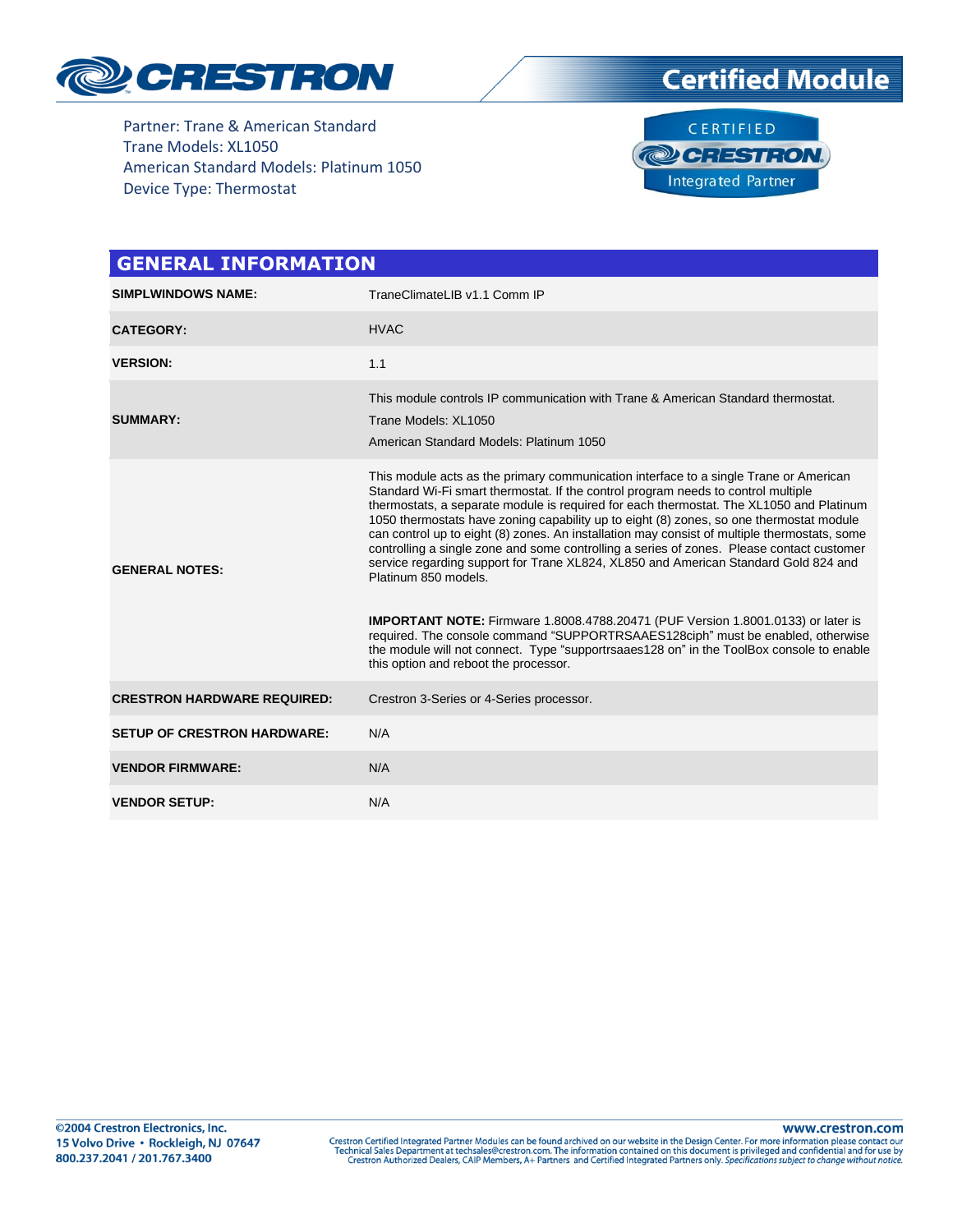

**Certified Module** 

Partner: Trane & American Standard Trane Models: XL1050 American Standard Models: Platinum 1050 Device Type: Thermostat



| <b>PARAMETERS:</b>  |                                                                                                                        |
|---------------------|------------------------------------------------------------------------------------------------------------------------|
| <b>IP Address</b>   | Setting to indicate the IP address of the thermostat to control.                                                       |
| Port                | Setting to indicate the remote IP port for device communication. The default port for the<br>thermostat is 7878.       |
| <b>Degree Units</b> | Setting to indicate the units that temperature in degrees is expressed in. The default<br>degree units are Fahrenheit. |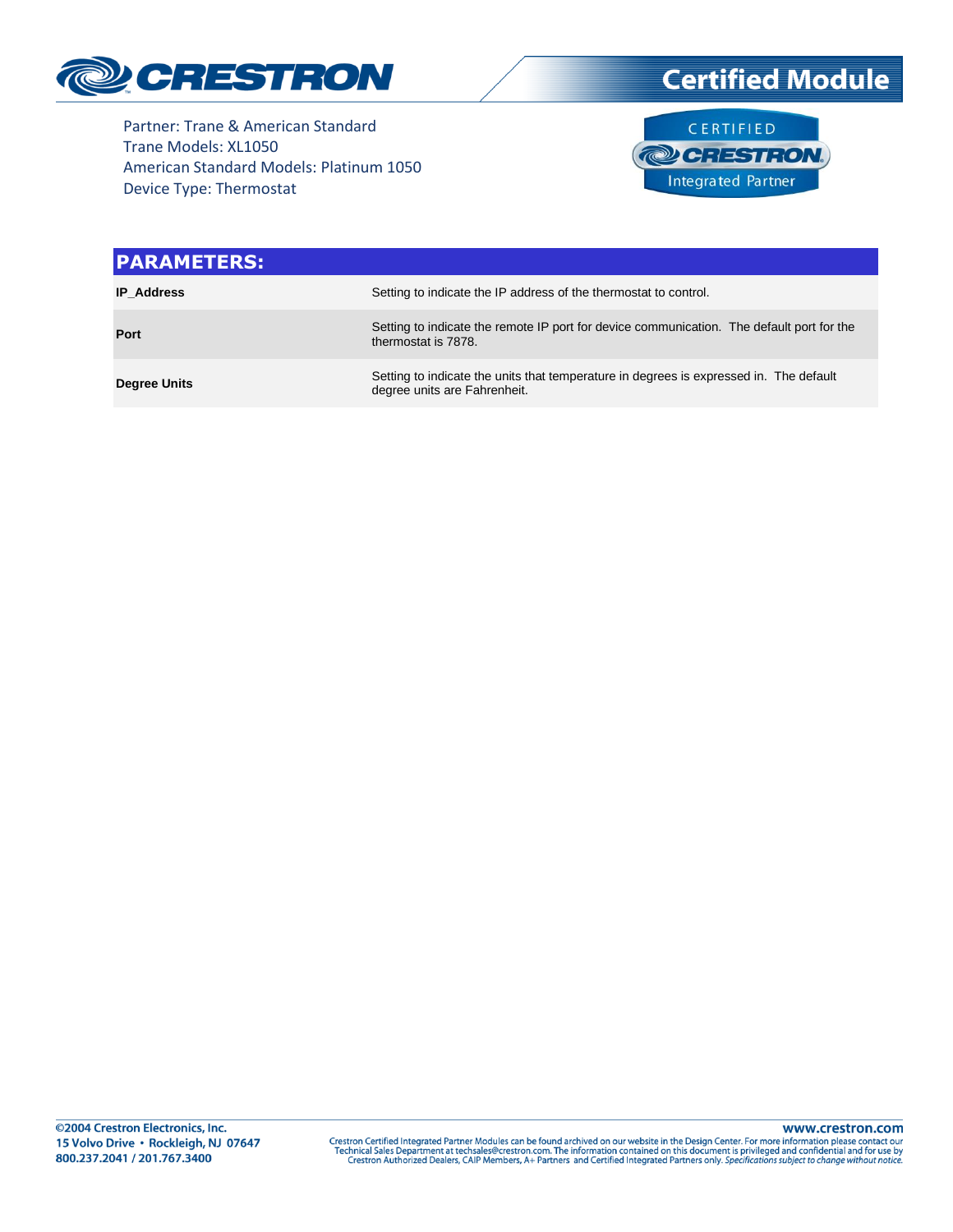

# **Certified Module**



#### **CONTROL: Connect** D<sub>D</sub> Pulse to establish communication with the thermostat and start the module "heartbeat" which is used to maintain communication with the thermostat by periodically sending ping requests to confirm the thermostat is still communicating with the control system. **Disconnect** D Pulse to break communication with the thermostat and stop the module "heartbeat". **Reconnect** D Pulse to re-establish communication with the thermostat. This signal is provided as a convenience should it be desired to reinitialize at any point. Initialization will automatically occur when the program starts. **Enable\_Debug** D Pulse to toggle the internal trace messages printed in SIMPL Debugger. These messages may be useful while debugging to see what processes are occurring within the module. Note it is highly recommended to leave debugging disabled unless actively debugging as it causes much additional signal traffic in Debugger. **Pair** D Pulse to initiate the pairing process with the device. Pairing is a one-time process; the device must be paired prior to controlling it. **Unpair** D Pulse to break device pairing. Once broken, the pairing process must be completed again before the device can be controlled. **FanMode\_Auto** D Pulse to set thermostat fan mode to Auto. **FanMode Always D** Pulse to set thermostat fan mode to Always On. **FanMode\_Circulate D** Pulse to set thermostat fan mode to Circulate. **EmergencyHeat\_Enable D** Pulse to enable Emergency Heat mode. **EmergencyHeat Disable** D Pulse to disable Emergency Heat mode. **Zone\*\*\_UpdateSetpoints** D Pulse to send changed setpoint values to the thermostat for the selected zone (1-8). Changed setpoint values include: heat, cool, and hold type. Changed values are sent on the trailing edge of the pulse. **Zone\*\*** HeatSetpoint A Analog value sets the target heat setpoint value for the selected zone (1-8). Valid range is 55  $°F - 90 °F$ . **Zone\*\*\_CoolSetpoint** A Analog value sets the target cool setpoint value for the selected zone (1-8). Valid range is 60  $°F - 99$  °F. **Zone\*\*\_HoldType** A Analog value sets the target hold type value for the selected zone (1-8). Valid range is 1-3. **Zone\*\*\_ModeOff** D **D** Pulse to set the thermostat mode to Off for the selected zone (1-8). **Zone\*\*** ModeAuto **D** Pulse to set the thermostat mode to Auto for the selected zone (1-8).

www.crestron.com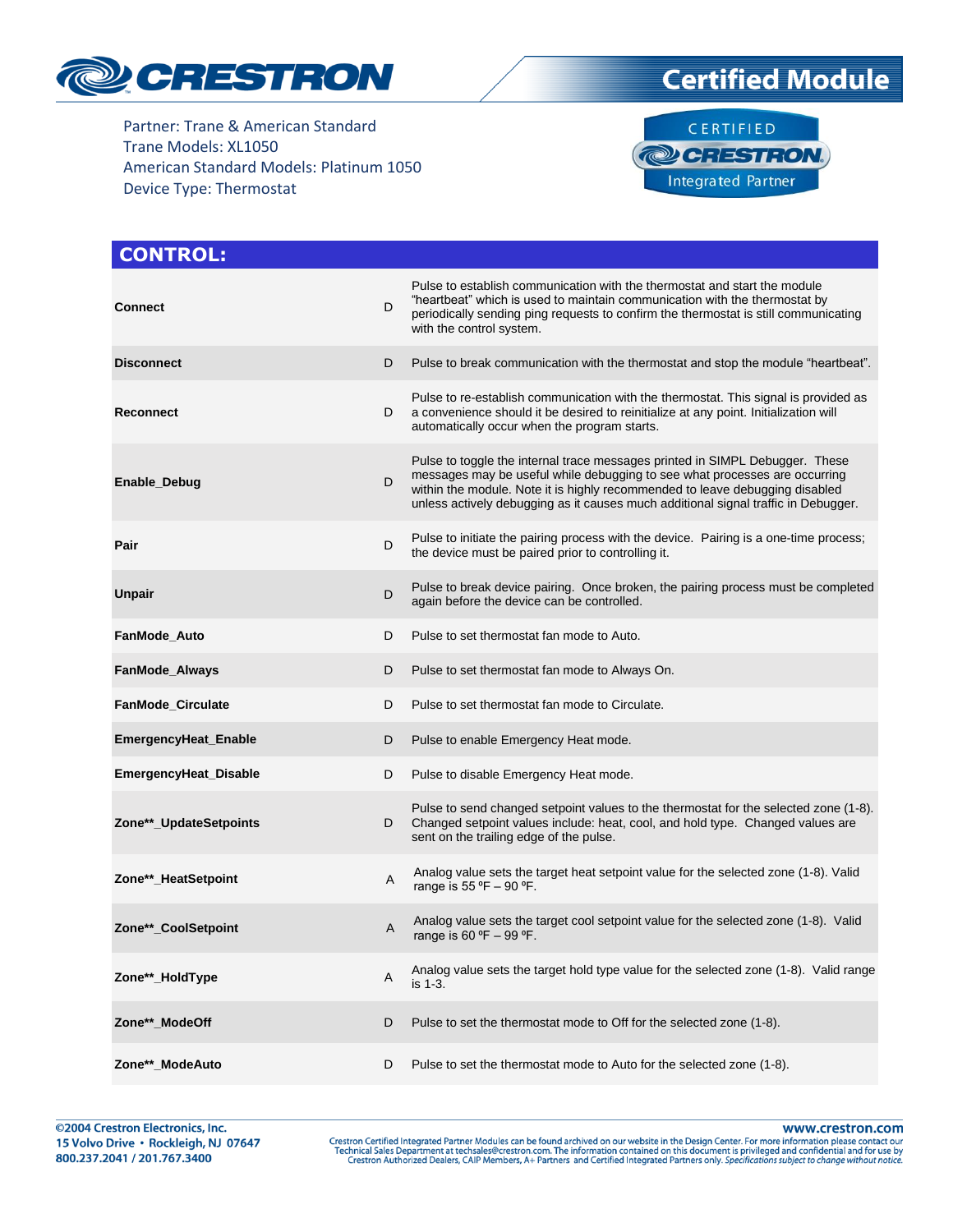

# **Certified Module**

Partner: Trane & American Standard Trane Models: XL1050 American Standard Models: Platinum 1050 Device Type: Thermostat



| Zone** ModeCool    | D. | Pulse to set the thermostat mode to Cool for the selected zone (1-8). |
|--------------------|----|-----------------------------------------------------------------------|
| Zone** ModeHeat    |    | Pulse to set the thermostat mode to Heat for the selected zone (1-8). |
| <b>Clear Error</b> | D. | Pulse to clear the last error reported by the thermostat.             |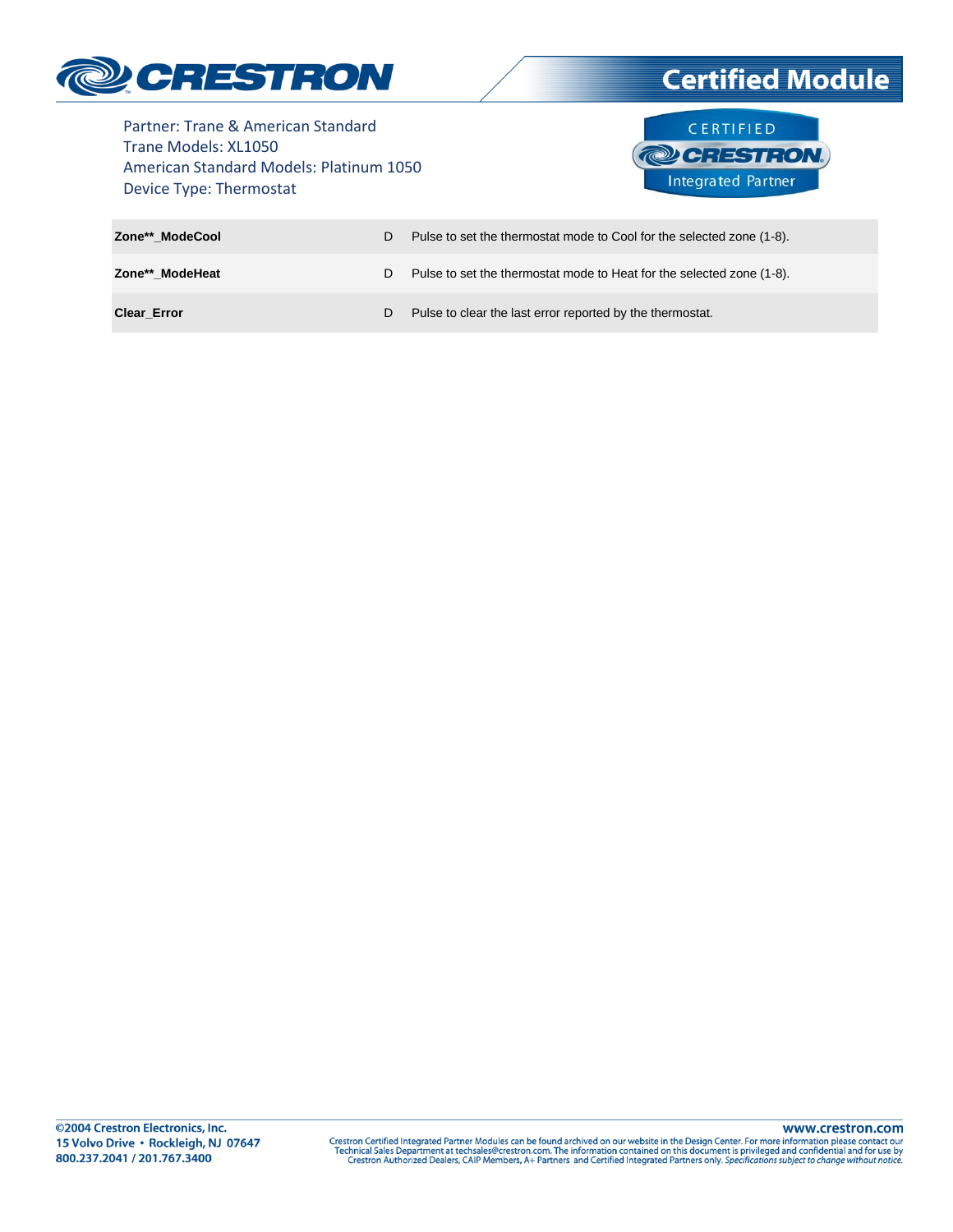

# **Certified Module**



| <b>FEEDBACK:</b>                 |             |                                                                                                  |
|----------------------------------|-------------|--------------------------------------------------------------------------------------------------|
| <b>Is_Communicating</b>          | D           | High indicates communication is established with the thermostat.                                 |
| <b>Is_Initialized</b>            | D           | High indicates state variables of the thermostat have been updated within the<br>module.         |
| <b>Is_Paired</b>                 | D           | High indicates the thermostat is successfully paired with the module.                            |
| Indoor_Relative_Humidity         | A           | Value indicates the current indoor relative humidity measured by the thermostat.                 |
| Indoor_Relative_Humidity_Text    | $\mathsf S$ | Text value indicates the current indoor relative humidity measured by the<br>thermostat.         |
| FanMode_Is_Auto                  | D           | High indicates the thermostat fan mode is set to Auto.                                           |
| FanMode_Is_Always                | D           | High indicates the thermostat fan mode is set to Always On.                                      |
| FanMode_Is_Circulate             | D           | High indicates the thermostat fan mode is set to Circulate.                                      |
| EmergencyHeat_Is_Enabled         | D           | High indicates Emergency Heat mode is enabled.                                                   |
| EmergencyHeat_Is_Disabled        | D           | High indicates Emergency Heat mode is disabled.                                                  |
| EmergencyHeat_Is_NotSupported    | D           | High indicates Emergency Heat mode is not supported.                                             |
| ZoneModeOff_Is_Supported         | D           | High indicates that available zones support Off mode.                                            |
| ZoneModeAuto_Is_Supported        | D           | High indicates that available zones support Auto mode.                                           |
| ZoneModeHeat_Is_Supported        | D           | High indicates that available zones support Heat mode.                                           |
| ZoneModeCool_Is_Supported        | D           | High indicates that available zones support Cool mode.                                           |
| Zone**_Is_Available              | D           | High indicates the zone (1-8) is available for control through the module.                       |
| Zone**_Name                      | S           | Text value indicates the name of the zone (1-8) as defined in the settings of the<br>thermostat. |
| Zone**_Indoor_Temperature        | A           | Value indicates the current indoor temperature for the zone (1-8).                               |
| Zone**_Indoor_Temperature_Text   | S           | Text value indicates the indoor temperature for the zone (1-8).                                  |
| Zone**_HeatSetpoint_Current      | A           | Value indicates the current heat setpoint for the zone (1-8).                                    |
| Zone**_HeatSetpoint_Current_Text | S           | Text value indicates the current heat setpoint for the zone (1-8).                               |
| Zone**_CoolSetpoint_Current      | A           | Value indicates the current cool setpoint for the zone (1-8).                                    |

@2004 Crestron Electronics, Inc. 15 Volvo Drive · Rockleigh, NJ 07647 800.237.2041 / 201.767.3400

www.crestron.com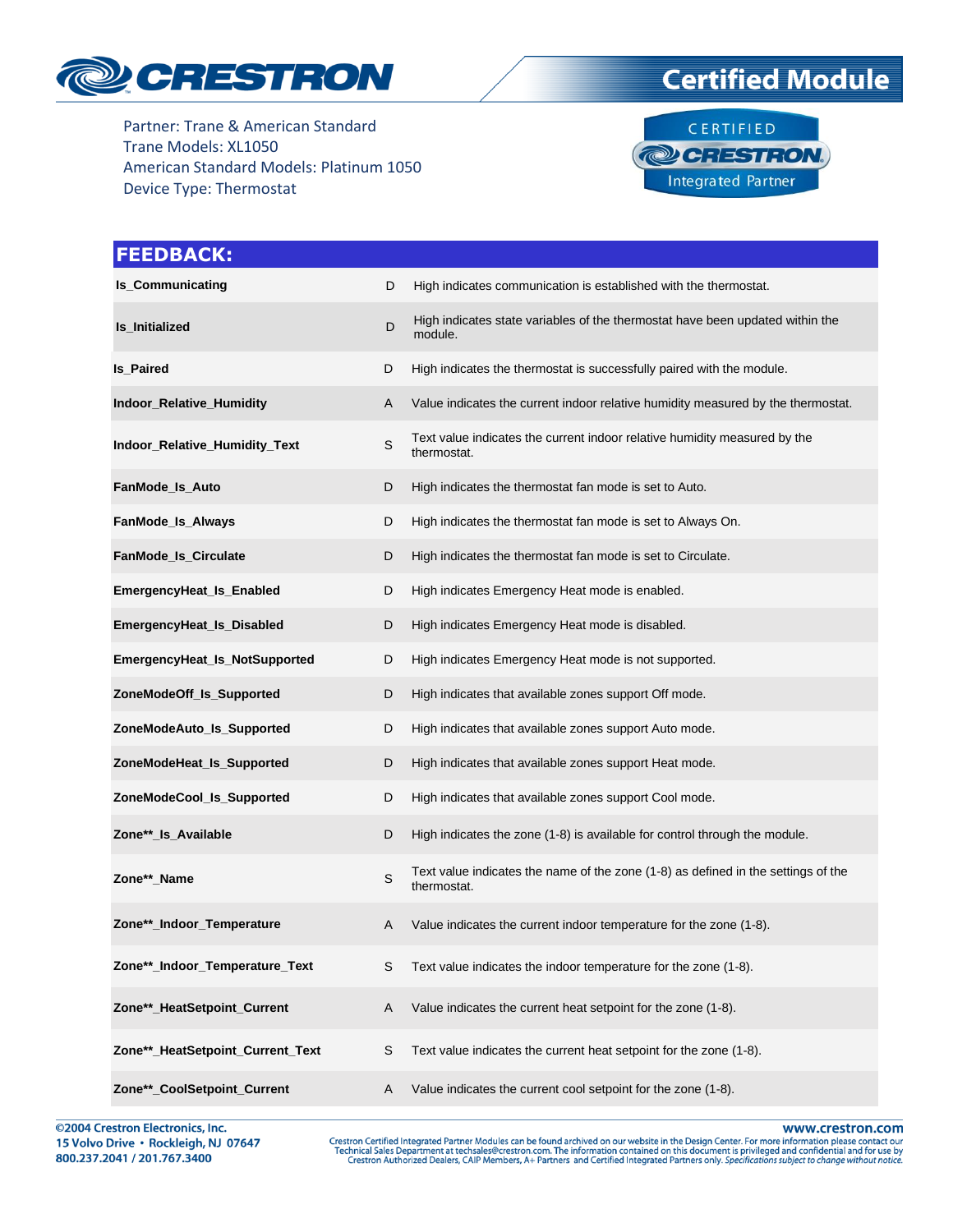

**Certified Module** 

Partner: Trane & American Standard Trane Models: XL1050 American Standard Models: Platinum 1050 Device Type: Thermostat



| Zone**_CoolSetpoint_Current_Text | S.           | Text value indicates the current cool setpoint for the zone (1-8).                                                                                                                                                                                                               |
|----------------------------------|--------------|----------------------------------------------------------------------------------------------------------------------------------------------------------------------------------------------------------------------------------------------------------------------------------|
| Zone**_HoldType_Current          | $\mathsf{A}$ | Value indicates the current hold type for the zone (1-8). Valid range of values is 1-3,<br>see text descriptions below.                                                                                                                                                          |
| Zone**_HoldType_Current_Text     | S.           | Text value indicates the current hold type for the zone (1-8). String values for each<br>HoldType_Current analog values are as follows: analog value $1 =$ "Manual by user",<br>analog value $2 =$ "Defined in schedule", and analog value $3 =$ "Hold until next"<br>schedule". |
| Zone** Is ModeOff                | D            | High indicates the zone (1-8) is set to Off mode.                                                                                                                                                                                                                                |
| Zone** Is ModeAuto               | D            | High indicates the zone (1-8) is set to Auto mode.                                                                                                                                                                                                                               |
| Zone**_Is_ModeCool               | D            | High indicates the zone (1-8) is set to Cool mode.                                                                                                                                                                                                                               |
| Zone** Is ModeHeat               | D            | High indicates the zone (1-8) is set to Heat mode.                                                                                                                                                                                                                               |
| Error_Type                       | A            | Value indicates the last error code reported by the thermostat.                                                                                                                                                                                                                  |
| <b>Error_Description</b>         | S            | Text indicates the error description for the error type last reported by the thermostat.                                                                                                                                                                                         |